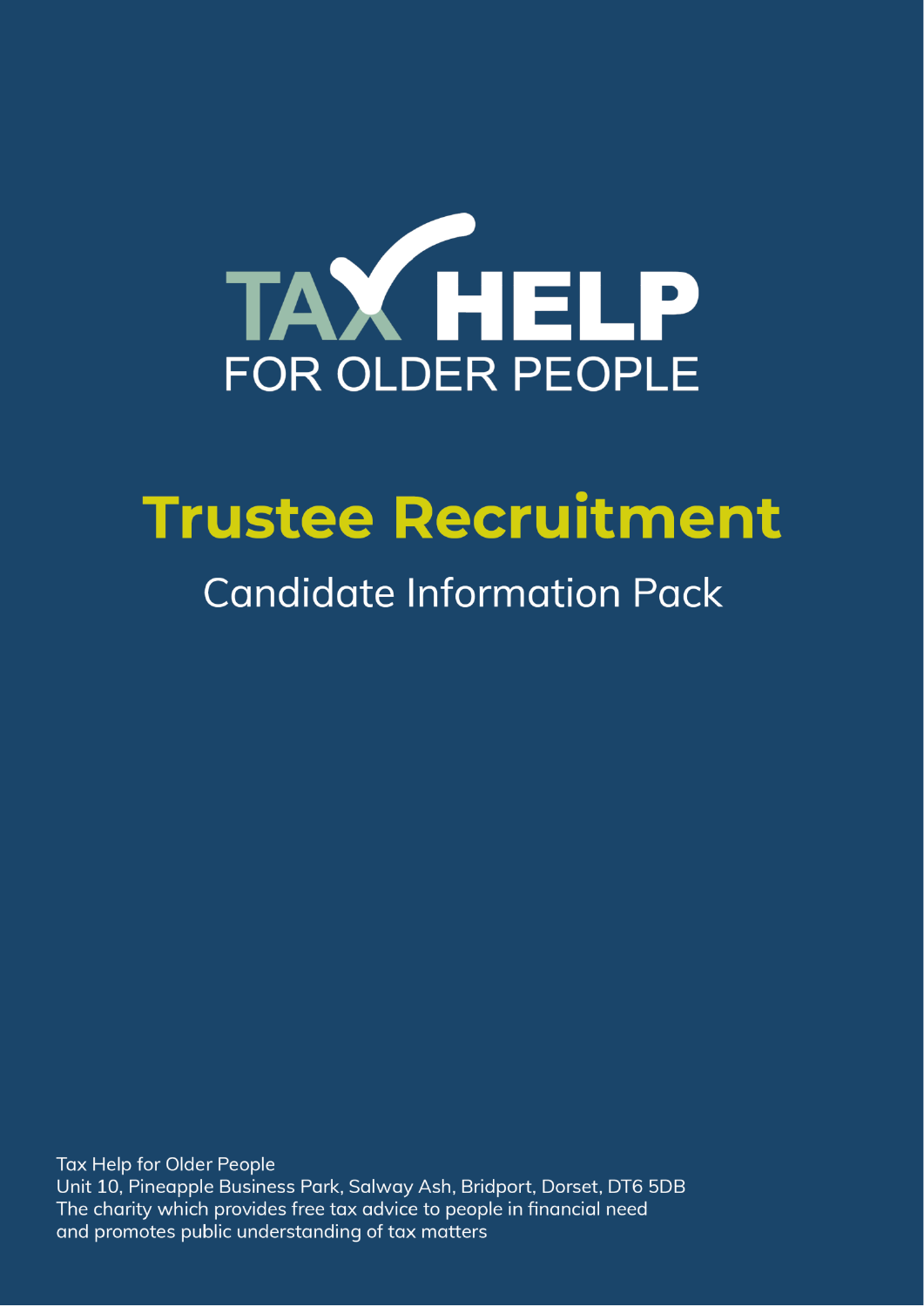

### **Chair's Letter**

Thank you so much for your interest in joining our Board of trustees. We are proud of the work Tax Help does to help older people on low incomes when they get into difficulties with their tax. The charity's vision is to provide tax help for all of those who need it and we are looking for additional trustees to help us achieve that. We hope this pack encourages you to apply.

We really want to broaden the experience of the board and are looking for two trustees with skills and experience in the following:

- Fundraising and income generation
- Work focused on the needs of older people our beneficiaries.

Our trustees have overall control of the charity and are responsible for making sure it is doing what it was set up to do. They are the people who lead the charity and decide how it is run.

The Board has a very strong, constructive relationship with the executive team, led by our dedicated and passionate CEO, Valerie Boggs. This is an opportunity to have real influence in a national organisation which is highly regarded in its field. You would be joining a friendly group of trustee colleagues and a very welcoming wider community.

Our clients come from diverse backgrounds. We are keen to reflect that in our board and so encourage applications from black, Asian and other ethnic minority groups, but also a broad age-range and people living with disabilities.

It is not necessary to have previous board experience as support will be provided. This position would therefore suit an individual taking their first steps to develop wider board level and governance experience.

Yours

Pennyttanitan

Penny Hamilton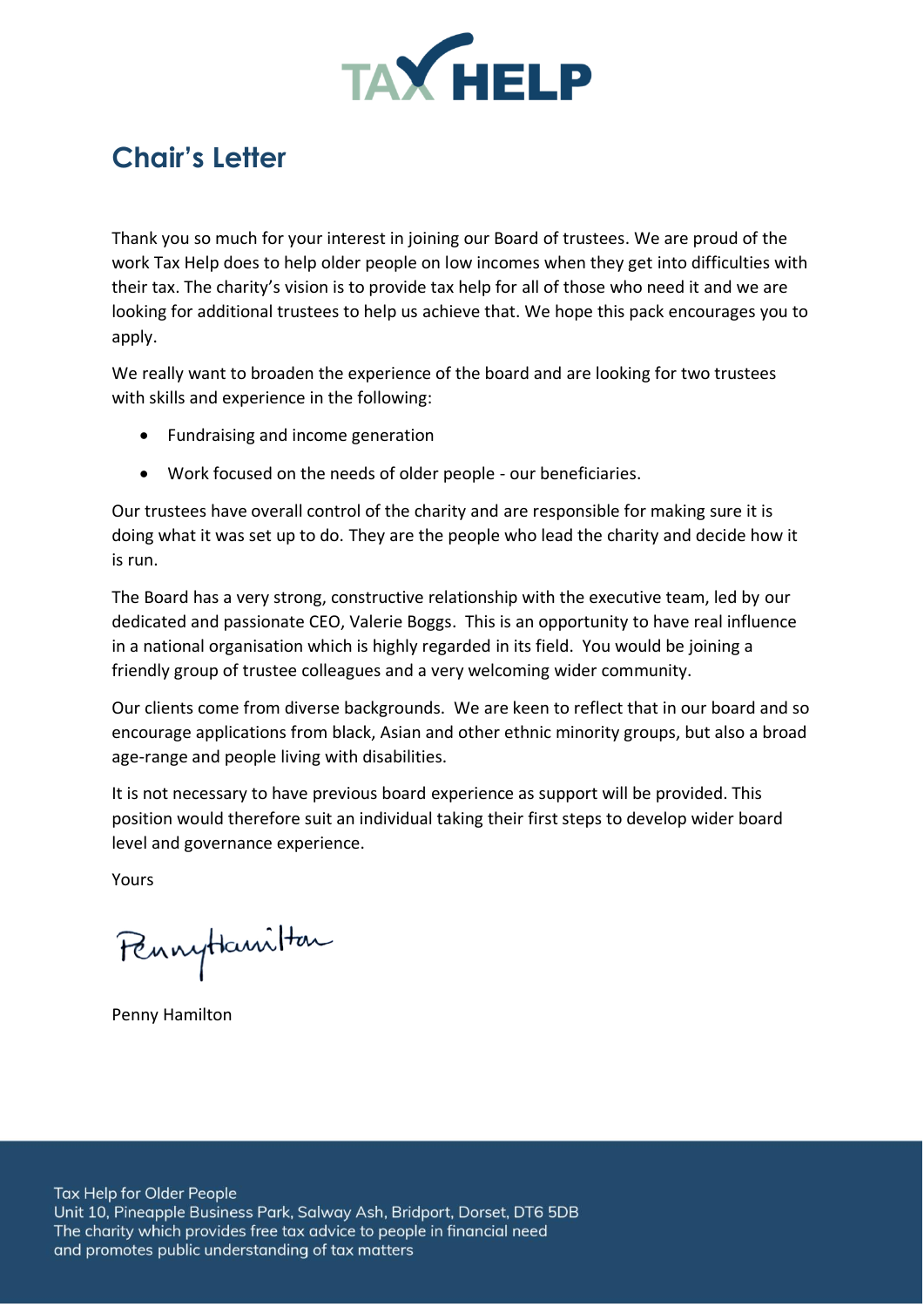

### **About Tax Help**

Tax Help for Older People was founded in 2004 and supports and advises vulnerable older people on low incomes struggling with tax and pension issues. Our free, independent, expert advice and friendly, accessible service ensures that no vulnerable older person need fear the complexities of the tax system.

Our tax adviser team offer expert tax advice over the phone or by email. For clients whose tax issues are more complex or confusing we can offer face-to-face support with one of our trained volunteers at a local tax surgery or at the client's home. We are able to cover most parts of the UK with our 430 volunteers.

Our service includes help and guidance on all aspects of personal and pensions tax likely to affect those on low income. Each call and each caller is different. The tax advice and support we provide is specific to each individual, based on their situation and in a way that is clear and easy for them to understand. Our accessible approach is at the heart of what we do.

We also provide tax awareness and advice training to partner organisations who will benefit from our tax expertise, primarily the voluntary and community sector as well as companies working with vulnerable, older customers.

Website and social media links here:

#### [Tax Help website](https://taxvol.org.uk/)



### **Our sister charity**

We work closely with our sister charity, TaxAid, who focus on supporting and advising vulnerable working-age taxpayers. While we serve different client groups with different problems, the two charities work together on areas of common interest and maximise efficiency by sharing functions such as finance, HR and fundraising.

This video shows how the two tax charities can change people's lives

<https://youtu.be/rdhbYdr8OnQ>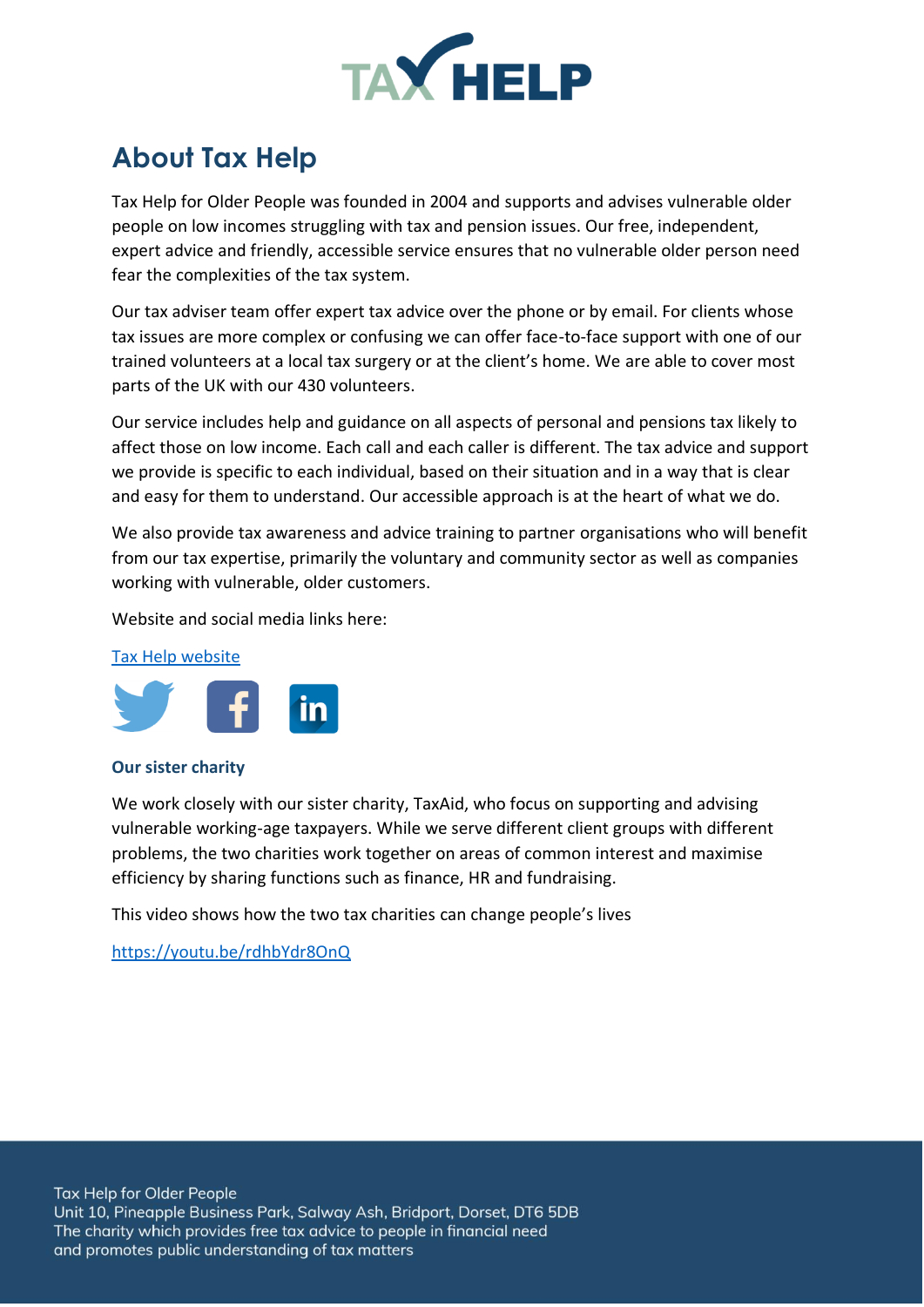

### **The Board & the role of the trustees**

### **The Tax Help Board**

Tax Help has a board of 7 committed and passionate trustees who work closely with the executive team.

Board meetings are held 4 times per year. During the pandemic, Board meetings have been virtual. Assuming more normal conditions, we intend to hold at least one physical meeting a year and possibly more. Travel expenses for physical board meetings will be reimbursed.

We encourage trustees to support the small executive team where appropriate between Board meetings. The associated time commitment is flexible.

### **Role of the trustees**

Our trustees have overall control of the charity and are responsible for making sure it is doing what it was set up to do.

Our trustees are the people who lead the charity and decide how it is run.

At Tax Help, we need our trustees to:

- Support, encourage, advise and challenge the management team
- Protect and improve the financial viability of the charity
- Contribute to the strategy, vision, aims and values
- Champion good governance and safeguard the good name and values of the charity
- Identify and evaluate key risks

For a more in depth view, the Charity Commission's [guidance](https://www.gov.uk/government/publications/the-essential-trustee-what-you-need-to-know-cc3/the-essential-trustee-what-you-need-to-know-what-you-need-to-do#trustees-duties-at-a-glance) explains the key duties of all trustees and what trustees need to do to carry out these duties competently.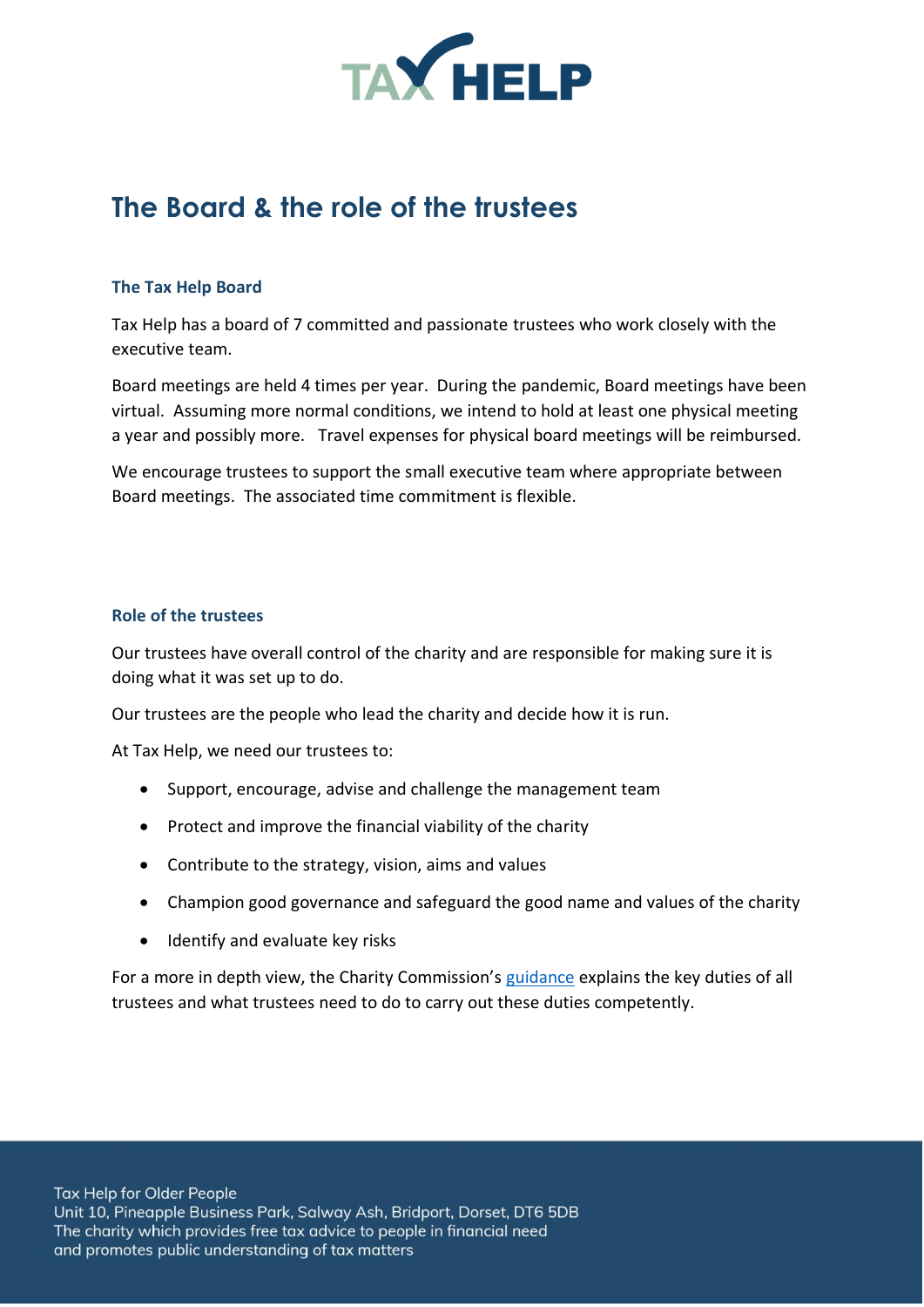

### **Who we are looking for**

The current board have similar backgrounds, with six being tax professionals and one having been an editor of tax publications.

We feel strongly that we need new trustees with different perspectives. We are looking for two trustees with skills and experience in the following:

- Fundraising and income generation
- Work focused on the needs of older people our beneficiaries.

Tax Help's clients come from diverse backgrounds. We are keen to reflect that in our board and so encourage applications from black, Asian and other ethnic minority groups, but also a broad age-range and people living with disabilities.

It is not necessary to have previous board experience as support will be provided. This position would therefore suit an individual taking their first steps to develop wider board level and governance experience.

### **The new trustee roles**

### **Fundraising trustee**

In common with most charities, fundraising and income generation presents challenges.

The charity has a dedicated Fundraising Director but has no professional fundraising expertise on the board. We are looking for someone who can bring a fresh perspective to fundraising plans and strategy, support the charity's fundraisers and ensure fundraising is of the highest standard.

Tax Help receives more than 40% of its cash funding from HMRC and has a relatively small pool of committed, regular donors that it relies upon.

We would look to this trustee to:

- Support and encourage the Fundraising Director and others to ensure effective income generation is being achieved.
- Advise the board on fundraising strategy, including ideas on how to diversify the charity's income streams

Tax Help for Older People Unit 10, Pineapple Business Park, Salway Ash, Bridport, Dorset, DT6 5DB The charity which provides free tax advice to people in financial need and promotes public understanding of tax matters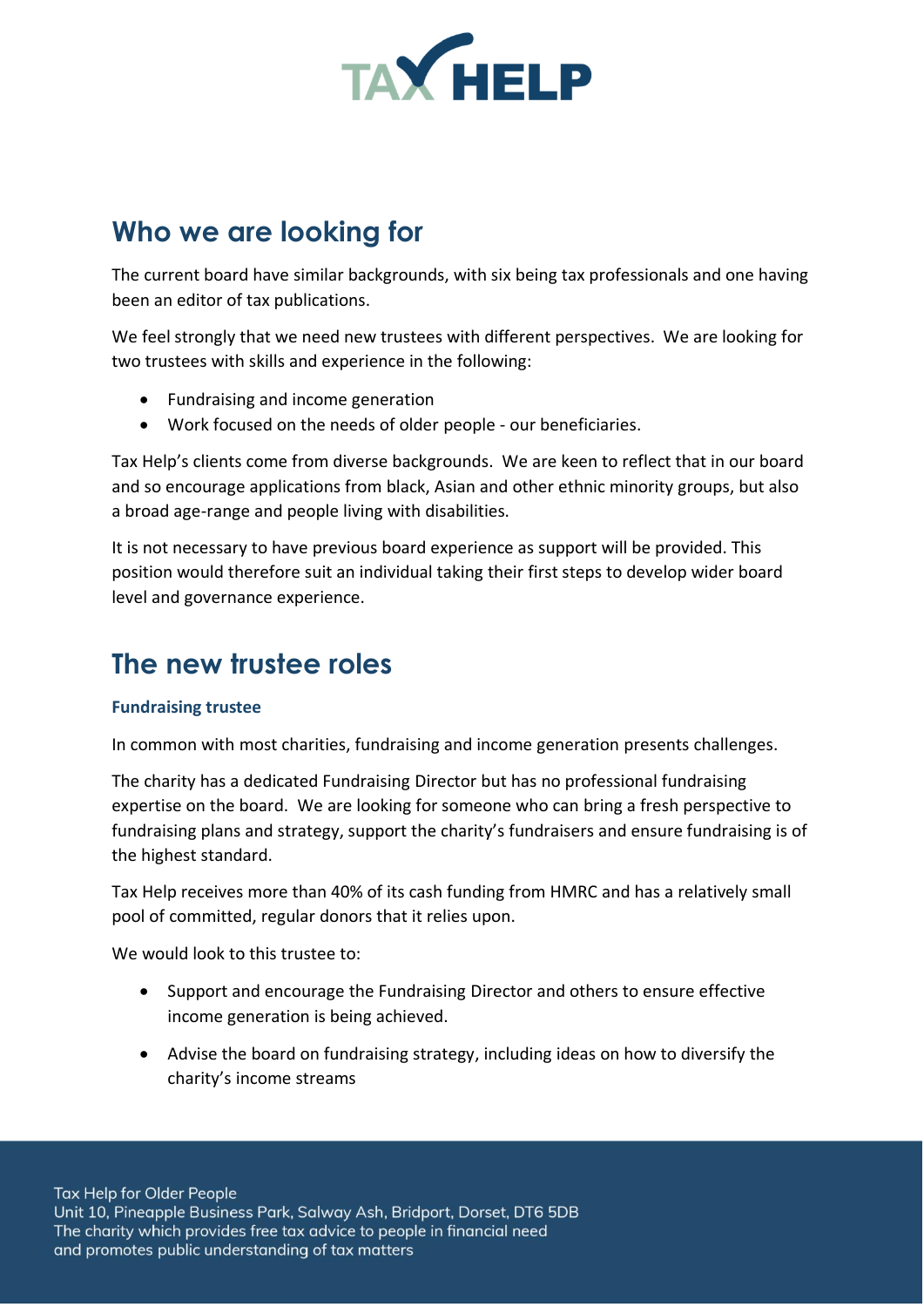

- Provide constructive challenge to the management team about fundraising strategy and implementation
- Contribute knowledge of fundraising techniques and strategies

### *Person specification*

We are looking for a fundraiser with experience of income generation amongst corporates, high-net worth individuals, trusts and foundations. In particular they should have:

- An understanding of the challenges facing charities in maximising income streams and donors
- Excellent networking skills, influencing and communication skills
- Good, independent judgement
- A willingness to speak their mind
- An ability to work effectively as a member of a team
- And a commitment to the cause.

### **Beneficiary-focused trustee**

Tax Help exists to serve older people. 50% of those who contact us are over 75. Many struggle with bereavement in addition to the health, cognitive and social challenges of old age. Many are isolated and have no support network to turn to.

Our vision is to provide tax help for all of those who need it.

We would look to this trustee to:

- Support the board and the management team in developing their understanding of the communities that the charity exists to serve
- Advise the board and the management team on how best to communicate with the communities that the charity exists to serve, including how best to partner with other organisations
- Contribute knowledge of the sector to enhance the charity's future strategy

### *Person specification*

We are looking for someone with experience of supporting older people in poverty. This is likely to be through working in the health or social care sectors, or charities in this field such as Age UK or Alzheimer's Society. In particular they should have: